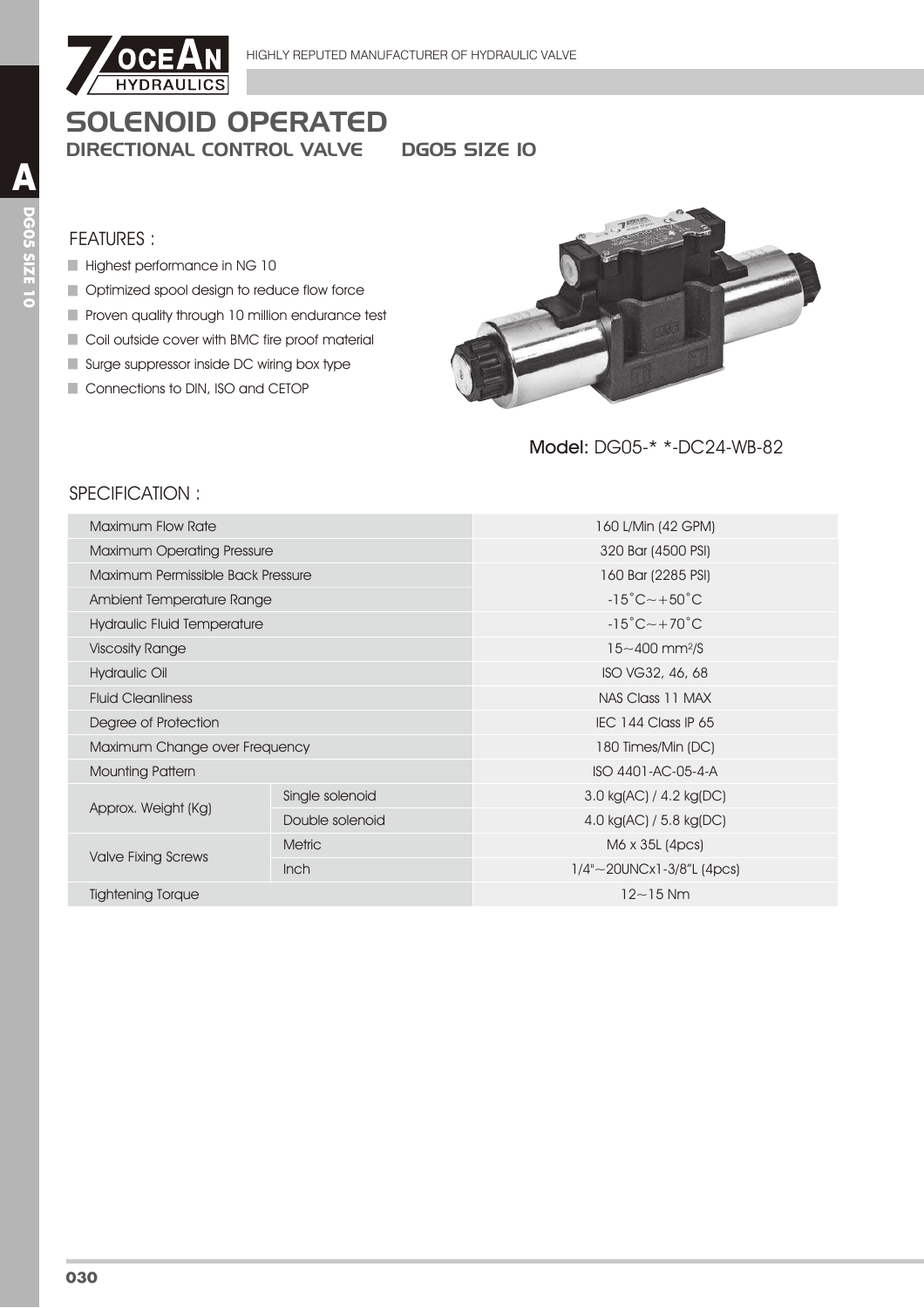# SOLENOID OPERATED

DIRECTIONAL CONTROL VALVE DG05 SIZE 10

#### ORDERING CODE :

D G  $05 - 2$  C – DC24 – DN – 82 – \* \* 1 2 3 4 5 6 7 8 9

# **1 DIRECTIONAL CONTROL VALVE 2 MANIFOLD OR SUBPLATE MOUNTING** 3 NOMINAL VALVE SIZE:

NG 10, CETOP 5 and ISO 4401-05 (NFPA-D05/DIN 24340)

## 4 TYPE OF SPOOL (CENTER CONDITION)



- 0: Open center (All ports)
- 7: Open center (P to A, B) 8: Tandem center (P to T)
- 2: Closed center (All ports) 11: Open center (P, B to T) 1: Open center (P, A to T)
- 3: Closed center (P, B)
- 5: Closed center (T, B)
- 6: Closed center (P only)
- 22: Closed center (Two way) 31: Closed center (P, A)
- 33: Closed center (Bleed A,B)

## 5 SPRING CRACKING PRESSUE

- A: Spring offset to port "A" single solenoid
- AL: Spring offset to port "B" single solenoid
- B: Spring centered-single solenoid
- BL: Spring centered-single solenoid
- C: Spring centered-double solenoid
- N: Without spring with detent

## **6 ELECTRIC POWER SOURCE INDICATION**

A110: AC100V, 50/60 Hz; AC110V, 60 Hz A120: AC110V, 50 Hz; AC120V, 60 Hz A220: AC200V, 50/60 Hz; AC220V, 60 Hz A240: AC220V, 50 Hz; AC240V, 60 Hz DC12: DC12V DC24: DC24V R110: AC110V, 60 Hz; Rectifier built-in type R220: AC220V, 60 Hz; Rectifier built-in type

## 7 ELECTRICAL OPTIONS:

DN: DIN 43650 Coils with indicator lights DN0: DIN 43650 Coils without indicator lights WB: Wiring housing with G1/2 thread and indicator lights

#### 8 DESIGN NUMBER

82

#### **9 OPTIONAL INQUIRY**

LS: Surge Killer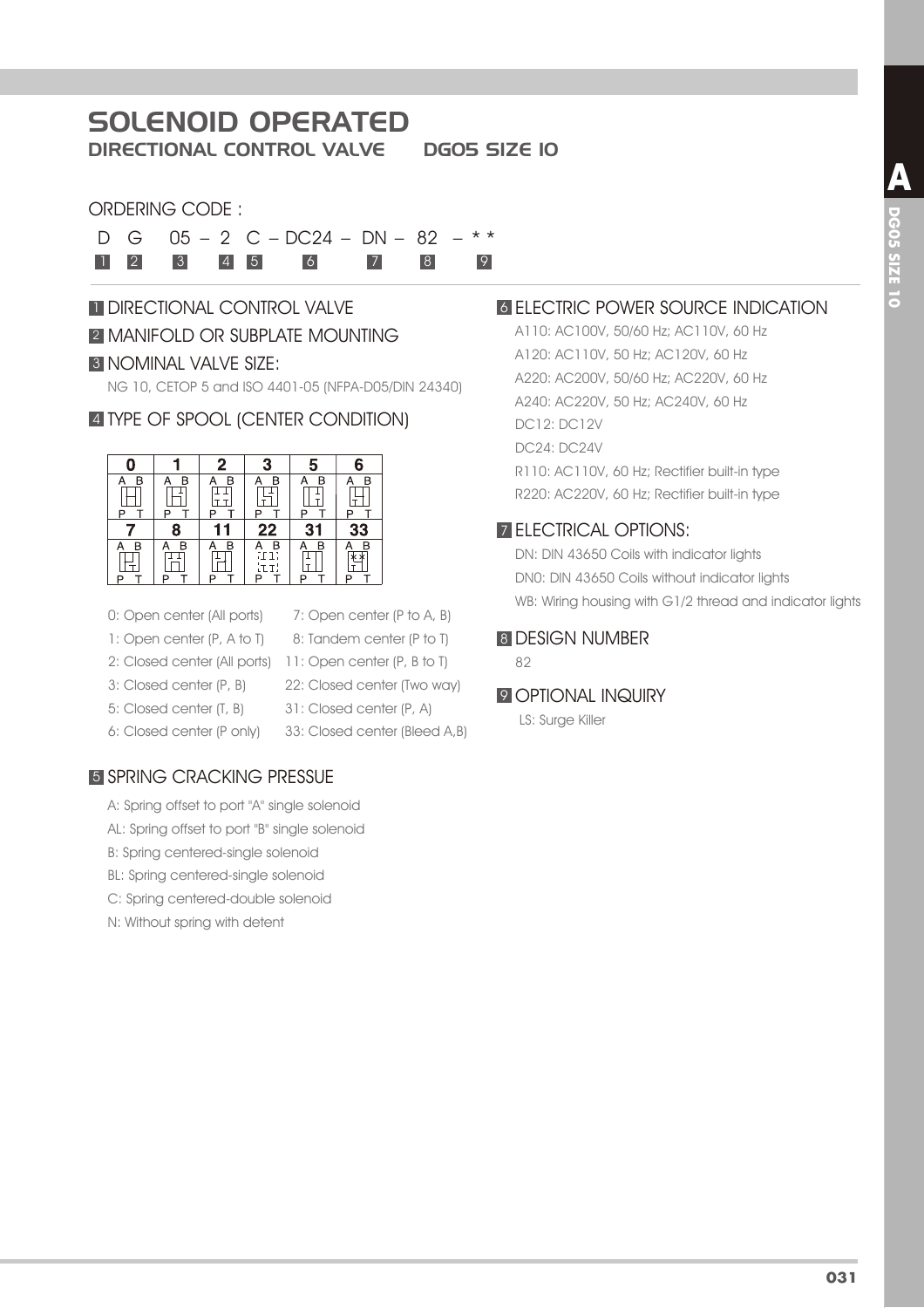

## SPOOL TYPES:

| Position type<br>at neutral | Double solenoid valves,<br>spring centered<br>$-C -$                                | Single solenoid valves,<br>solenoid at port A end<br>$-B-$                                | Single solenoid valves,<br>solenoid at port B end<br>$-BL-$                                                               |
|-----------------------------|-------------------------------------------------------------------------------------|-------------------------------------------------------------------------------------------|---------------------------------------------------------------------------------------------------------------------------|
| O(H)                        | <b>DG05-0C</b><br>A B<br>$\mathbb{R}^{\mathsf{p}}$<br>a۱<br>P T                     | <b>DG05-0B</b><br>A B<br>┧╟<br>$a\nabla$<br>P.<br>Т                                       | DG05-0BL<br>A B<br>WHI<br>$\sqrt{2}P$<br>P T                                                                              |
| 1(F)                        | DG05-1C<br>A B<br>a [<br>∖b<br>P<br>т                                               | DG05-1B<br>A B<br><b>IH</b> M<br>$a\nabla$<br>P T                                         | <b>DG05-1BL</b><br>A B<br>M <sub>1</sub><br>$\sqrt{2}b$<br>P<br>Т                                                         |
| TТ<br>2(E)                  | <b>DG05-2C</b><br>A B<br>$\Box$ p<br>lt ti<br>a<br>P T                              | <b>DG05-2B</b><br>$A$ $B$<br>WII<br>$a\nabla$<br>P.<br>$\top$                             | <b>DG05-2BL</b><br>$\begin{array}{c}\nA & B \\ \hline\n\mathcal{N}_{\text{I-I}} & \text{I} \\ \hline\n\end{array}$<br>P T |
| <b>TT</b>                   |                                                                                     | <b>DG05-2F</b><br>A B<br>┥┹┹╿╿<br>$\mathbb{I}^{\mathcal{N}}$<br>a $\boxdot$ rl<br>P.<br>T | DG05-2FL<br>A B<br>XĪTE b<br>P                                                                                            |
| 3(L)                        | DG05-3C<br>$A$ $B$<br>ℾ┹ℾ<br>$\mathbb{R}^{\mathsf{p}}$<br>a l<br>P T                | DG05-3B<br>A B<br>돼<br>$a\nabla$<br>PT                                                    | <b>DG05-3BL</b><br>A B<br>씨님<br>$\Box$ b<br>P T                                                                           |
| $\frac{1}{1}$<br>5          | <b>DG05-5C</b><br>$A$ $B$<br>a <u>Ä</u><br>$\overline{\mathbb{Z}}$ b<br>P<br>т      | <b>DG05-5B</b><br>A B<br>$\frac{1}{1}$ M<br>a⊡<br>PТ                                      | <b>DG05-5BL</b><br>A B<br>M<br>$\nabla b$<br>PT                                                                           |
| $6($ J $)$                  | <b>DG05-6C</b><br>A B<br>∭ь<br>Ш<br>$a\overline{\mathscr{P}}$<br>lt.<br>P<br>$\top$ | <b>DG05-6B</b><br>A B<br>'Hw<br>$a \boxtimes X$<br>PT                                     | <b>DG05-6BL</b><br>A B<br>WH<br>$\sqrt{2}b$<br>PT                                                                         |
| 7 (M)                       | <b>DG05-7C</b><br>A B<br>$\overline{\mathbb{R}}$ b<br>аĘ<br>Р                       | <b>DG05-7B</b><br>A B<br>W٧<br>a L<br>P                                                   | <b>DG05-7BL</b><br>A B<br>M<br>$\sqrt{2}b$<br>P<br>$\top$                                                                 |
| $\perp$<br>8(G)             | <b>DG05-8C</b><br>ΑB<br>a <sup>₩</sup><br>D<br>P T                                  | <b>DG05-8B</b><br>A B<br>$\mathbb{H}^1$<br>$a\not\Box$<br>P T                             | <b>DG05-8BL</b><br>A B<br>$M_{\square}^{\square}$<br>$\langle \Box$ p<br>P T                                              |
| 11(P)                       | DG05-11C<br>A B<br>∏∰p<br>$\mathbb H$ li<br>a I<br>P T                              | DG05-11B<br>A B<br>X旧w<br>a ⊠<br>P T                                                      | DG05-11BL<br>A B<br>W <sup>1</sup><br>$\overline{\mathbb{R}}$ b<br>P T                                                    |
| 31 <sub>(U)</sub>           | DG05-31C<br>A B<br>$\overline{\mathbb{R}}$ b<br>al<br>ΡТ                            | DG05-31B<br>A B<br>T-TM<br>al<br>P T                                                      | DG05-31BL<br>A B<br>$M_T^{\perp}$<br>$\sqrt{2}$<br>P T                                                                    |
| 33 (W)                      | DG05-33C<br>$A$ B<br>W٧<br>뾉<br>Mb<br>$a \mid$<br>P.<br>Т                           | DG05-33B<br>A B<br>FY M<br>a۱<br>P.<br>Т                                                  | DG05-33BL<br>A B<br>小村<br>Nb<br>P T                                                                                       |

\*( ) : Rexroth Model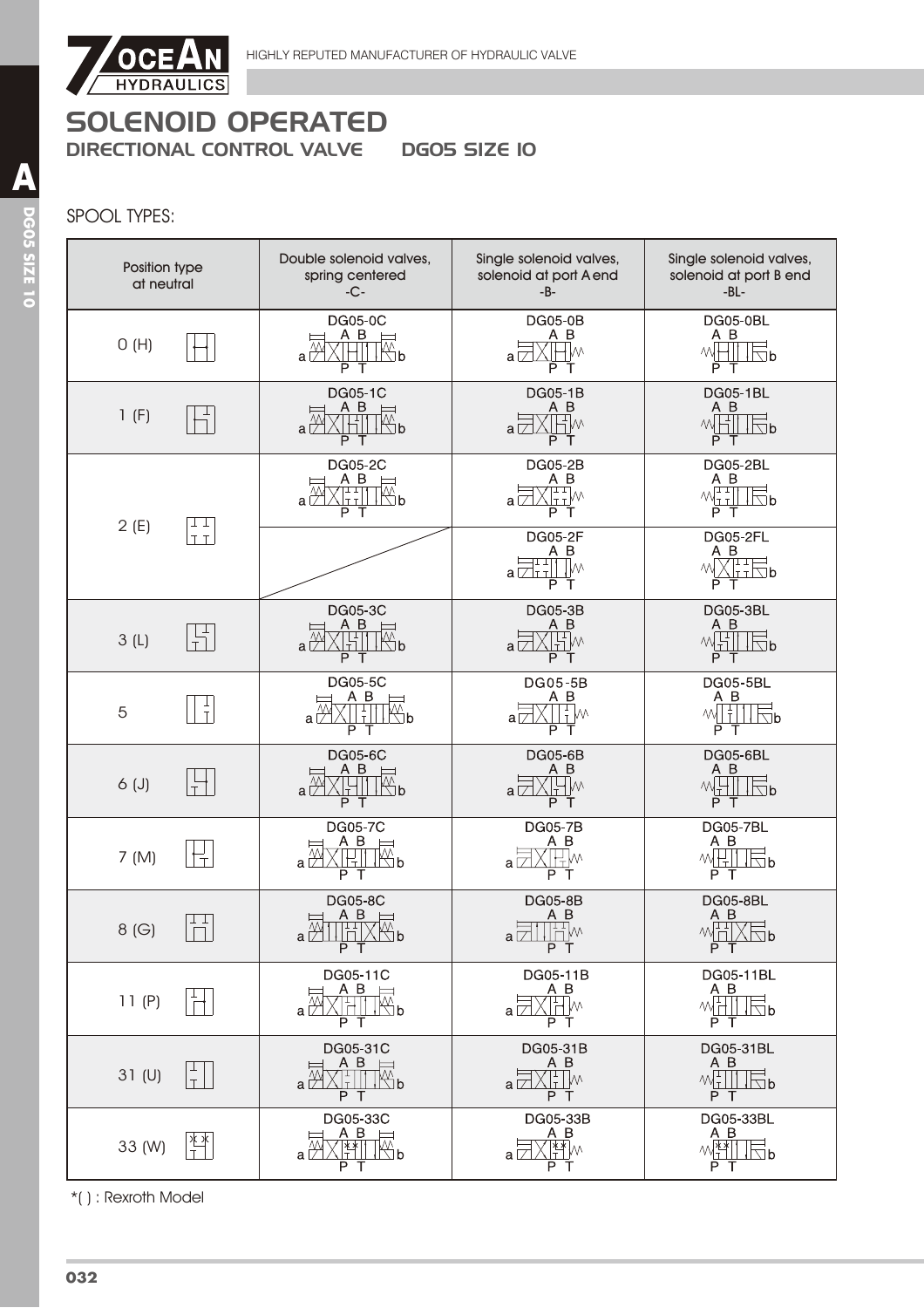#### SPOOL TYPES:

| Position type<br>during transition                          | Double solenoid valves,<br>spring centered<br>$-N-$           | Single solenoid valves,<br>solenoid at port A end<br>-A- | Single solenoid valves,<br>solenoid at port B end<br>$-AL -$ |
|-------------------------------------------------------------|---------------------------------------------------------------|----------------------------------------------------------|--------------------------------------------------------------|
| iHI.<br>O(H)                                                |                                                               | <b>DG05-0A</b><br>A B<br>$a \triangledown$<br>P          | DG05-0AL<br>A B<br>THT<br>$\Box$<br>P                        |
| НЦ.<br>Ітлі<br>2(E)                                         | <b>DG05-2N</b><br>∃A B<br>명합<br>대학<br>$a\not\Box$<br>∖lb<br>P | <b>DG05-2A</b><br>A B<br>$a \Box$<br>Р                   | DG05-2AL<br>A B<br>$\Box$ b                                  |
| 開<br>6(J)                                                   |                                                               | <b>DG05-6A</b><br>A B<br>$a\nabla$<br>P                  | DG05-6AL<br>A B<br>$\Box$ b                                  |
| H.<br>7 (M)                                                 |                                                               | <b>DG05-7A</b><br>B<br>Α<br>$a\not\Box$<br>P             | DG05-7AL<br>A B<br>괚<br>$\overline{\Box}$ b                  |
| ТП,<br>22 (A)<br>$\overline{\text{tr}}\overline{\text{tr}}$ |                                                               | DG05-22A<br>B<br>a l                                     | DG05-22AL<br>A B                                             |

\*( ) : Rexroth Model

# FEATURES OF ELECTRO-MAGNETIC COIL:

| Solenoid<br>Classification | Power<br>Source  | Voltage<br>(N)        | Frequency<br>(Hz)        | Inrush<br>Current<br>(A) | Holding<br>Current<br>(A) | <b>Holding</b><br>Power<br>(W) | Permissible<br>Voltage<br>(N) | <b>Insulation</b><br>Grade | Coil<br>Insulation<br><b>Class</b> | <b>Insulation</b><br>Resistance<br>$(M\Omega)$ |
|----------------------------|------------------|-----------------------|--------------------------|--------------------------|---------------------------|--------------------------------|-------------------------------|----------------------------|------------------------------------|------------------------------------------------|
|                            |                  | <b>AC100V</b>         | 50                       | $\leq 5.63$              | $\leq$ 1.1                | $\leq 37$                      | $90 - 110$                    |                            |                                    |                                                |
|                            | A110             |                       | 60                       | ≤4.86                    | $\leq 0.7$                | $\leq 32$                      | $90 - 110$                    |                            |                                    |                                                |
|                            |                  | <b>AC110V</b>         | 60                       | $\leq 5.41$              | $\leq 0.9$                | $\leq 41$                      | $100 - 120$                   |                            |                                    |                                                |
|                            | A120             | <b>AC110V</b>         | 50                       | $\leq 5.23$              | $\leq$ 1.0                | $\leq 38$                      | $100 - 120$                   |                            |                                    |                                                |
| AC                         |                  | <b>AC120V</b>         | 60                       | $\leq 4.87$              | $\leq 0.8$                | ≤ 40                           | $110 - 130$                   | B                          | H                                  |                                                |
|                            |                  | <b>AC200V</b><br>A220 | 50                       | ≤ 2.86                   | $\leq 0.5$                | $\leq 39$                      | 190~210                       |                            | $(180^{\circ}C)$                   | >50                                            |
|                            |                  |                       | 60                       | ≤ 2.40                   | $\leq 0.4$                | $\leq 33$                      | $190 - 210$                   |                            |                                    |                                                |
|                            |                  | <b>AC220V</b>         | 60                       | ≤ 2.64                   | $\leq$ 0.45               | $\leq 42$                      | $210 - 230$                   |                            |                                    |                                                |
|                            |                  | <b>AC220V</b>         | 50                       | $\leq$ 2.53              | ≤ 0.5                     | $\leq 38$                      | $210 - 230$                   |                            |                                    |                                                |
|                            | A240             | <b>AC240V</b>         | 60                       | $\leq 2.37$              | $\leq 0.4$                | $\leq 41$                      | $230 - 250$                   |                            |                                    |                                                |
|                            | DC <sub>12</sub> | DC <sub>12V</sub>     | $\overline{\phantom{a}}$ | $\overline{\phantom{a}}$ | $\geq 3.0$                | $\geq 36$                      | $11 - 13$                     | B                          | F                                  |                                                |
| DC                         | DC24             | DC <sub>24</sub> V    | $\overline{\phantom{a}}$ | $\overline{\phantom{0}}$ | $\geq$ 1.5                | $\geq 36$                      | $22 - 26$                     |                            | $(140^{\circ}C)$                   |                                                |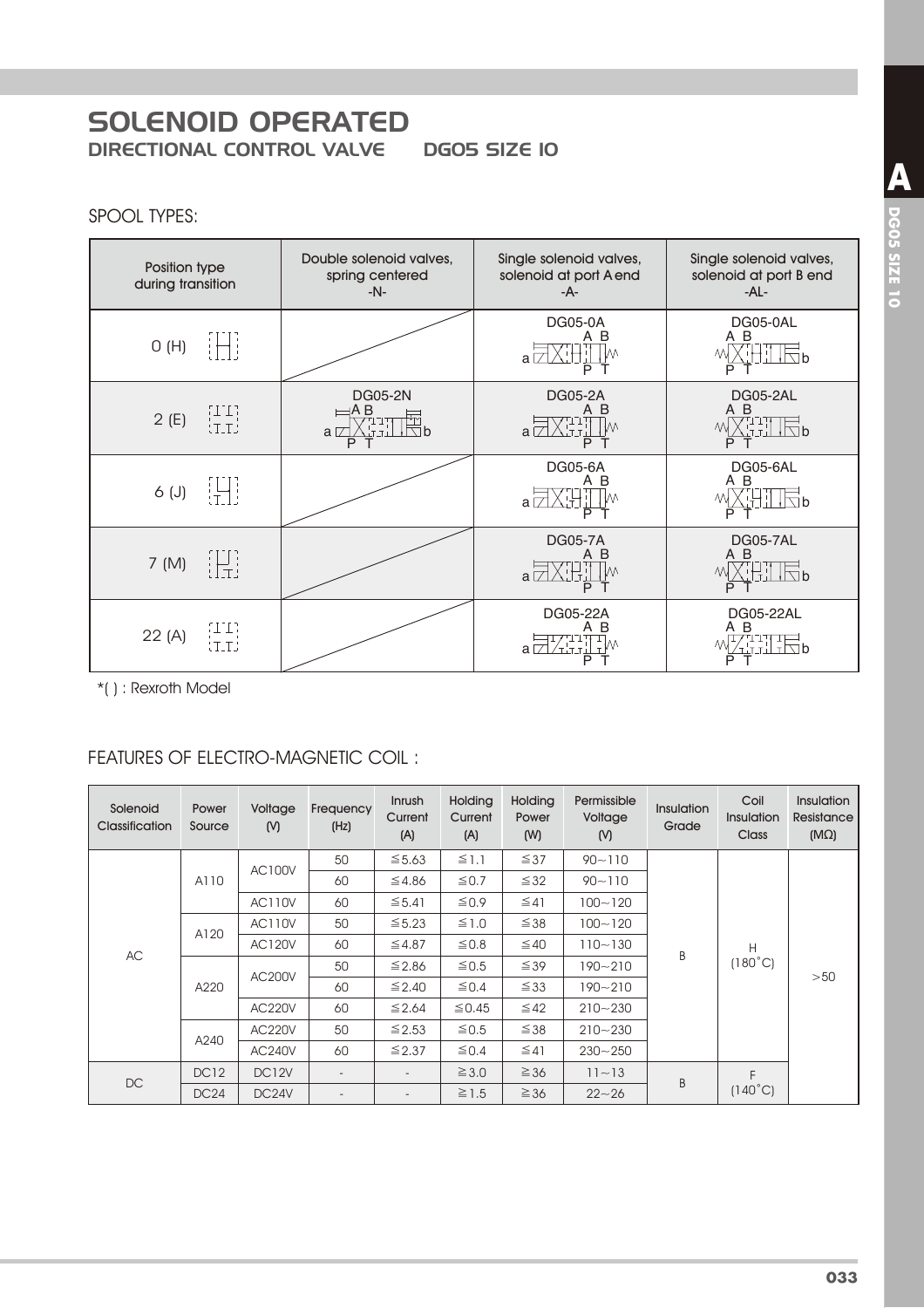

## PERFORMANCE FIGURES & CURVES:

Pressure Drop Curve Reference Chart

Viscosity of Hydraulic Fluid: 36 mm<sup>2</sup>/s

|            |                   |                   |                         |                   | C, B, BL                 |                          |                          |                          |                   |  |
|------------|-------------------|-------------------|-------------------------|-------------------|--------------------------|--------------------------|--------------------------|--------------------------|-------------------|--|
| Spool Type |                   |                   | <b>Control Position</b> |                   | <b>Neutral Position</b>  |                          |                          |                          |                   |  |
|            | $P \rightarrow A$ | $B \rightarrow T$ | $P \rightarrow B$       | $A \rightarrow I$ | $P \rightarrow T$        | $A \rightarrow I$        | $B \rightarrow T$        | $P \rightarrow A$        | $P \rightarrow B$ |  |
| O(H)       | $\overline{7}$    | 10                | 7                       | 10                | 8                        | 8                        | 8                        | 6                        | 6                 |  |
| (F)        | 6                 | 3                 | 9                       | 11                | 10                       | $\overline{2}$           | $\sim$                   | 6                        |                   |  |
| 2(E)       | 5                 | 3                 | 5                       | 3                 | $\overline{\phantom{a}}$ | $\overline{\phantom{a}}$ | $\sim$                   | $\overline{\phantom{0}}$ |                   |  |
| 3(L)       | 5                 | 3                 | 5                       | 9                 | $\overline{\phantom{a}}$ | 4                        | $\sim$                   | $\overline{\phantom{a}}$ |                   |  |
| 6 (J)      | 5                 | 9                 | 5                       | 9                 | $\sim$                   | 4                        | 4                        | $\sim$                   |                   |  |
| 7 (M)      | 6                 | 3                 | 6                       | 3                 | $\overline{\phantom{a}}$ | $\overline{\phantom{a}}$ | $\overline{\phantom{a}}$ | $\overline{7}$           |                   |  |
| 8 (G)      |                   | 10                |                         | 10                | 11                       | $\overline{\phantom{a}}$ | $\blacksquare$           | $\overline{\phantom{a}}$ |                   |  |
| 11(P)      | 9                 | 11                | 6                       | 3                 | 10                       | $\overline{\phantom{a}}$ | $\overline{2}$           | $\overline{\phantom{a}}$ | 6                 |  |
| 31 (U)     | 5                 | 9                 | 5                       | 3                 | $\overline{\phantom{0}}$ |                          | 4                        |                          |                   |  |
| 33 (W)     | 5                 | 3                 | 5                       | 3                 |                          | 13                       | 13                       |                          |                   |  |

|            | A, AL                   |                   |                   |     |  |  |  |  |
|------------|-------------------------|-------------------|-------------------|-----|--|--|--|--|
| Spool Type | <b>Control Position</b> |                   |                   |     |  |  |  |  |
|            | $P \rightarrow A$       | $B \rightarrow T$ | $P \rightarrow B$ | A→T |  |  |  |  |
| O(H)       |                         |                   |                   |     |  |  |  |  |
| 2(E)       |                         | 3                 |                   |     |  |  |  |  |

| Spool Type |                         |                   |                   |  |  |  |  |  |  |
|------------|-------------------------|-------------------|-------------------|--|--|--|--|--|--|
|            | <b>Control Position</b> |                   |                   |  |  |  |  |  |  |
|            | $P \rightarrow A$       | $B \rightarrow T$ | $P \rightarrow R$ |  |  |  |  |  |  |
| 2(E)       |                         |                   |                   |  |  |  |  |  |  |





| Max. Flow (L/Min) v.s. Pressure (Bar) |     |    |    |     |    |  |  |
|---------------------------------------|-----|----|----|-----|----|--|--|
| Spool Type                            | nc. | 2C | 6С | 8C. | 2A |  |  |
| ⊟—⊾ B<br>$P \rightarrow R$            | D   |    | O) | (2) |    |  |  |



#### WIRING:

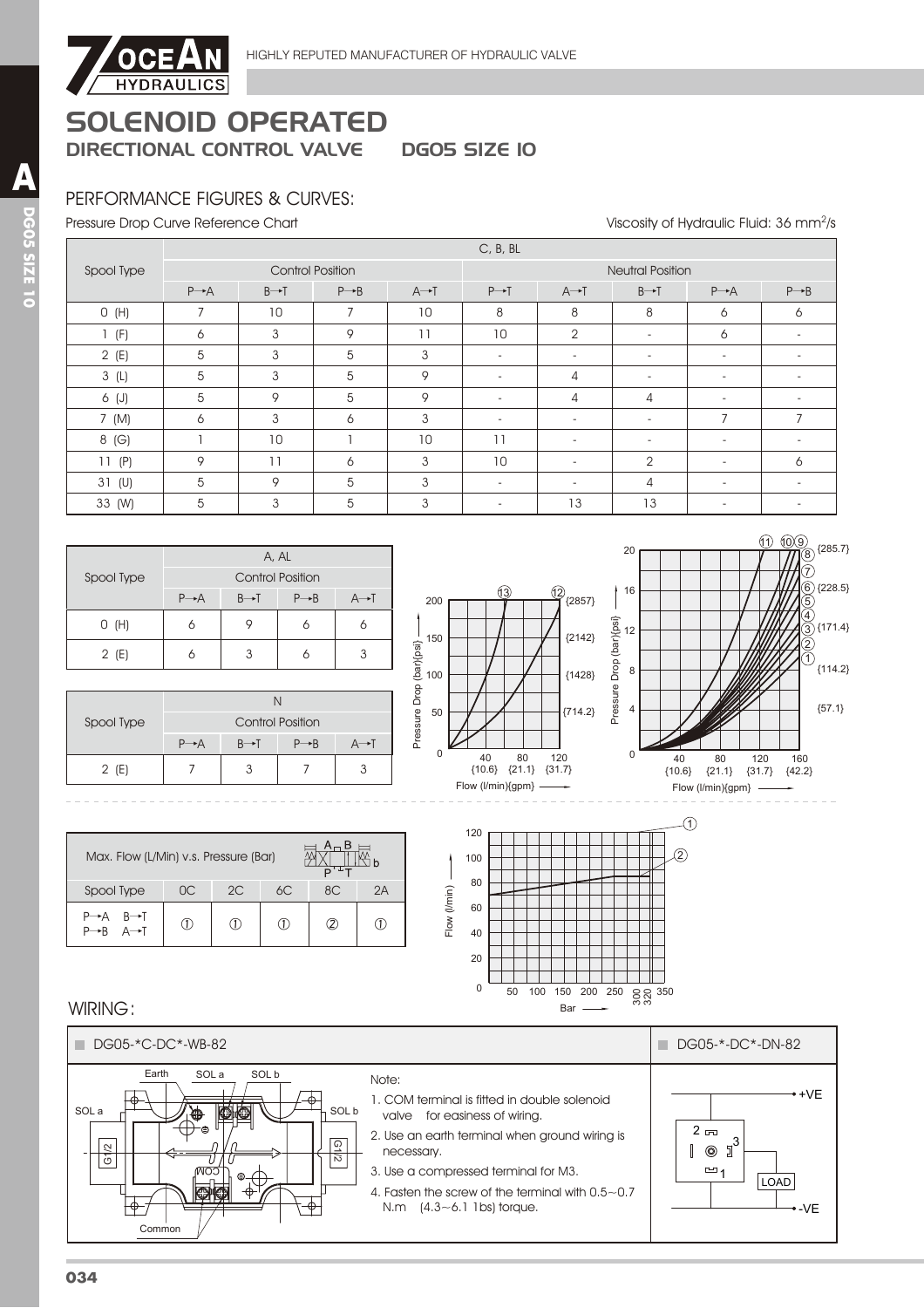DGO5 SIZE IO

#### **DIMENSIONS:**



 $4 - 06.6$ 

 $72$ 

48

98

242

 $72$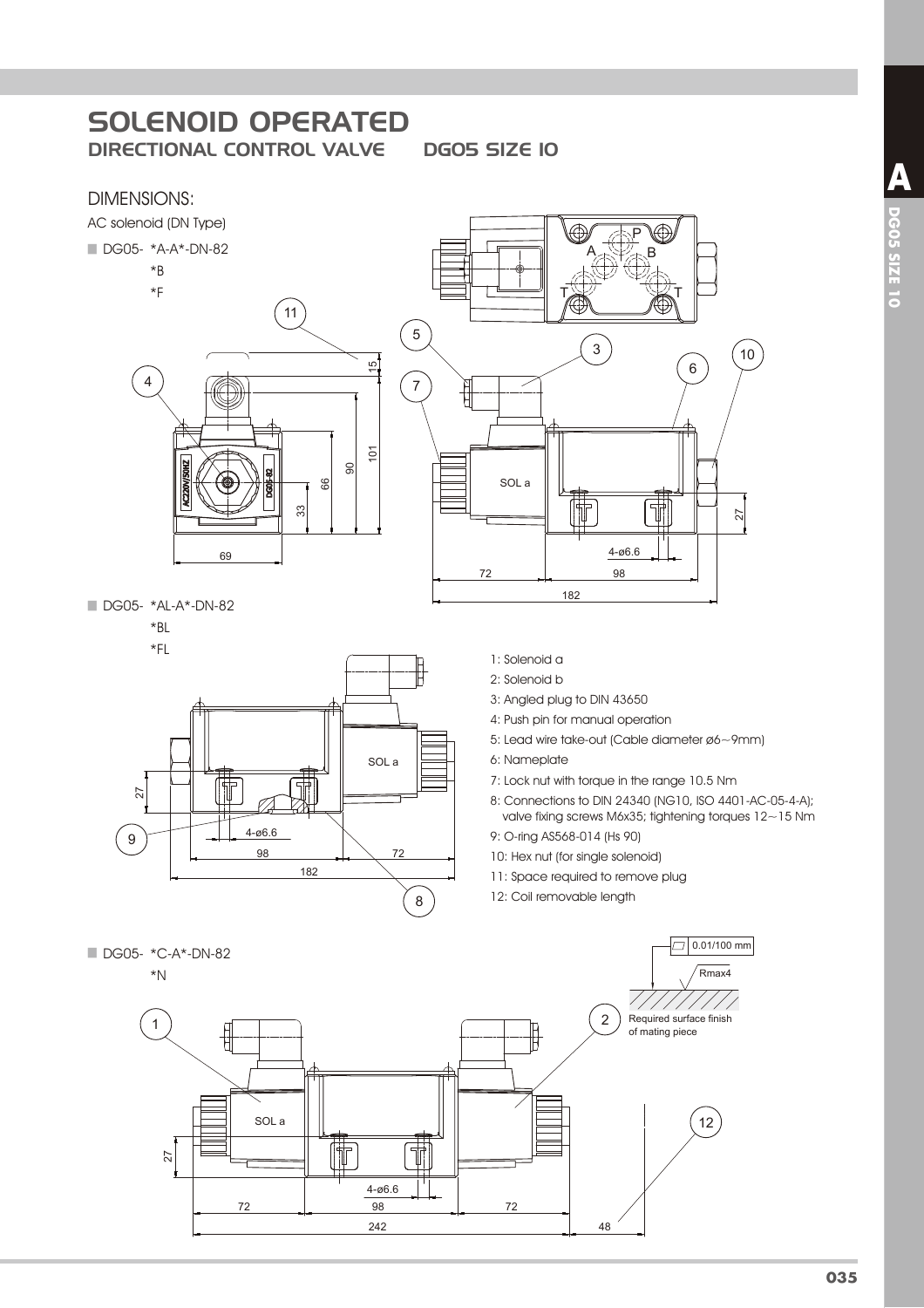



SOL a

100

Ħ

T

 $4 - 06.6$ 

98

298



75

SOL b

100

27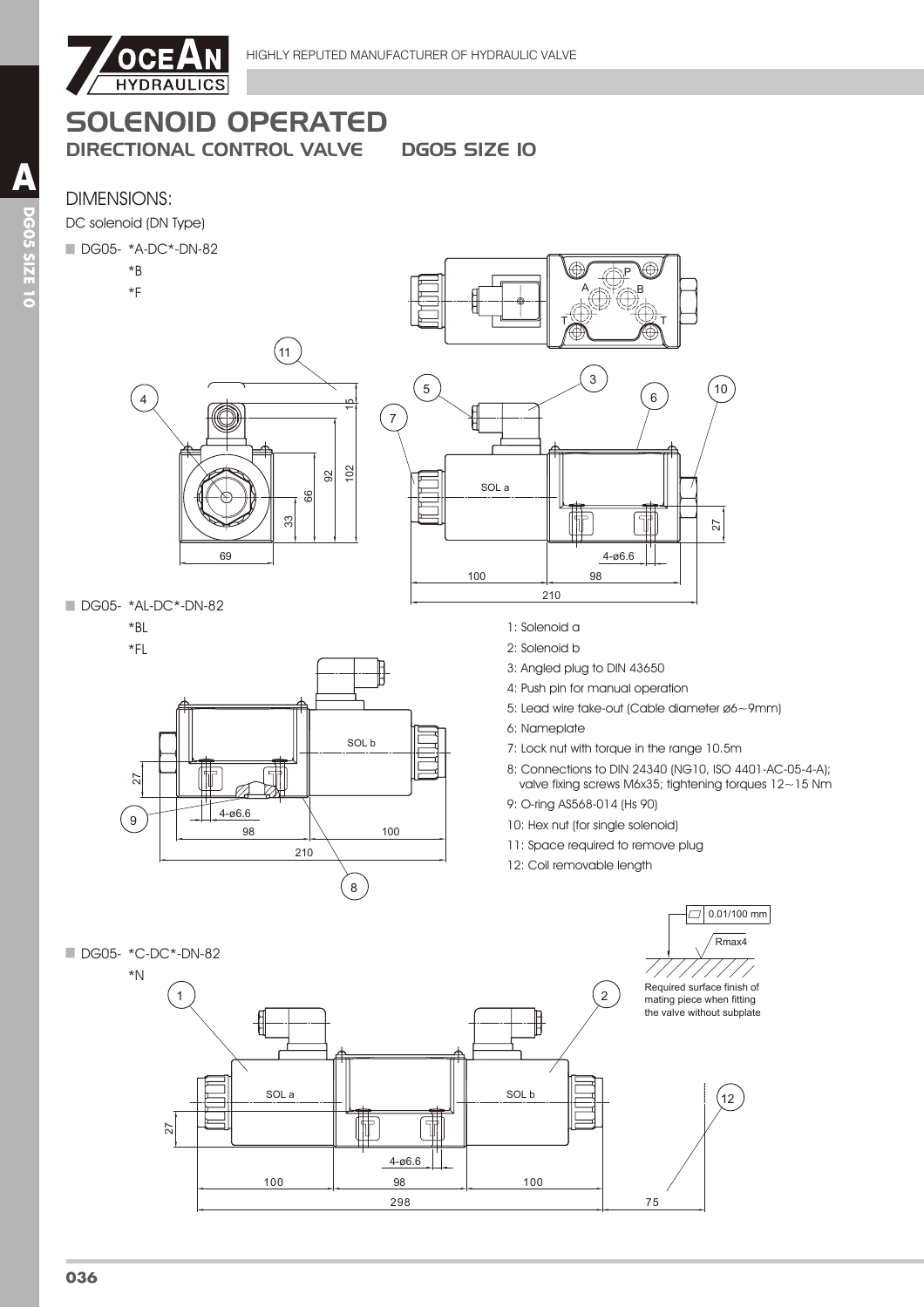DGO5 SIZE IO

 $\,6\,$ 

#### **DIMENSIONS:**

AC solenoid (WB Type)

DG05- \*A-A\*-WB-82

 $*B$ 

 $*F$ 

 $\overline{\mathbf{3}}$ °  $\Omega$ 88 33 69

DG05- \*AL-A\*-WB-82



- $G1/2$ Indicator Light Indicator Light  $SOL b$  $SOLa$  $\overline{4}$  $\boldsymbol{9}$ SOL a 捕 Ħ 27  $4 - 06.6$  $98$ 72 182
	- 1: Solenoid a
	- 2: Solenoid b
	- 3: Push pin for manual operation
	- 4: Lead wire take-out (G1/2")
	- 5: Nameplate
	- 6: Lock nut with torque in the range 10.5 Nm
	- 7: Connections to DIN 24340 (NG10, ISO 4401-AC-05-4-A); valve fixing screws M6x35; tightening torques 12~15 Nm

 $\boxed{2}$  0.01/100 mm  $\sqrt{\text{Rmax4}}$ 

- 8: O-ring AS568-014 (Hs 90)
- 9: Hex nut (for single solenoid)
- 10: Coil removable length



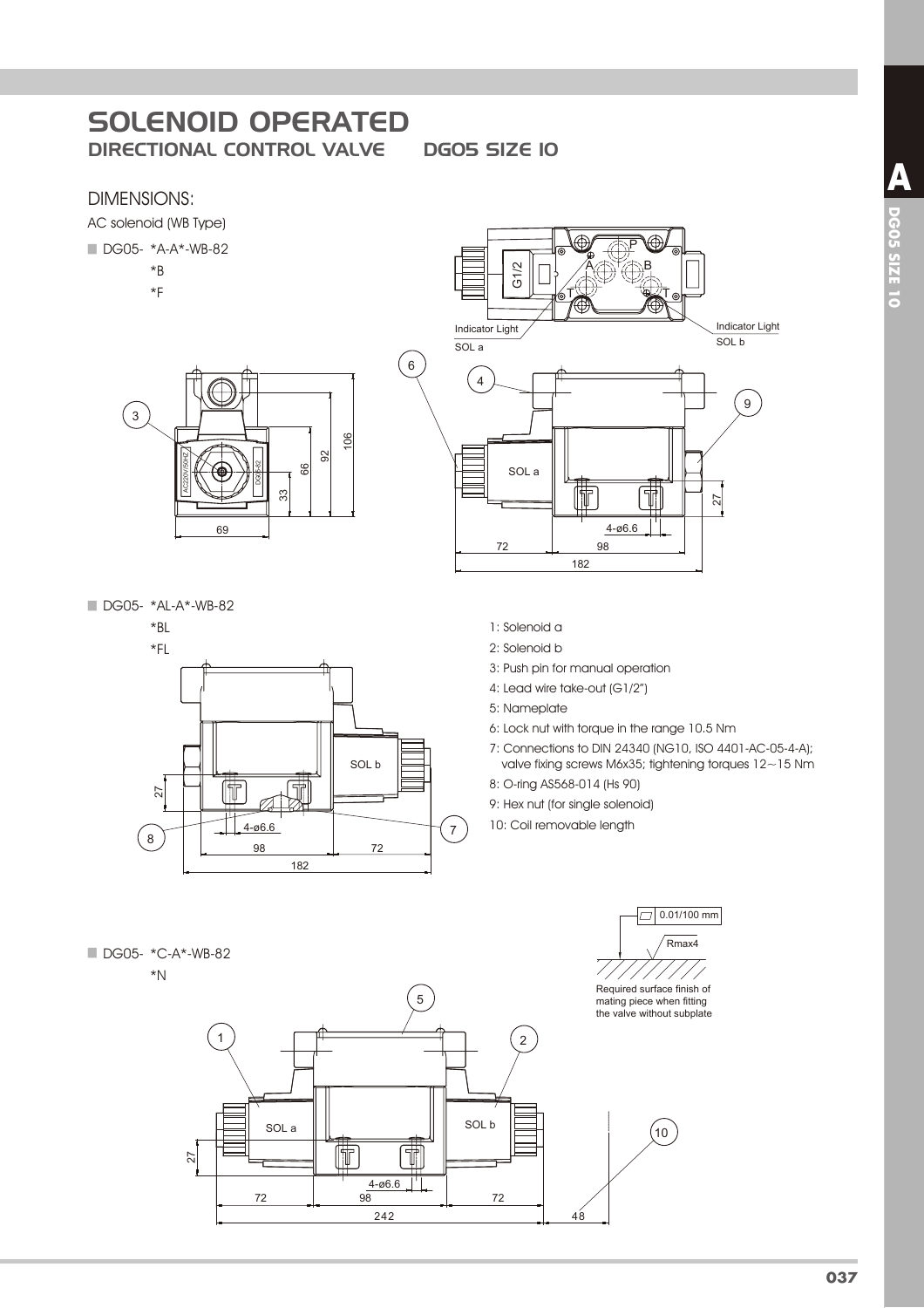

**DGOS SIZE IO** 

106 92 89

# **DIMENSIONS:**

DC solenoid (WB Type)

#### DG05- \*A-DC\*-WB-82

 $\widehat{3}$ 

- $*B$
- $*F$

**Indicator Light** Indicator Light  $SOLa$  $SOL b$  $\overline{4}$  $6$  $\hat{9}$ 俌 27  $4 - 06.6$ 100 98 210

DG05- \*AL-DC\*-WB-82

## $*BL$



33

69

- 1: Solenoid a
- 2: Solenoid b
- 3: Push pin for manual operation
- 4: Lead wire take-out (G1/2")
- 5: Nameplate
- 6: Lock nut with torque in the range 10.5 Nm
- 7: Connections to DIN 24340 (NG10, ISO
- 4401-AC-05-4-A); valve fixing screws M6x35; tightening torques  $12 - 15$  Nm
- 8: O-ring AS568-014 (Hs 90)
- 9: Hex nut (for single solenoid)w
- 10: Coil removable length

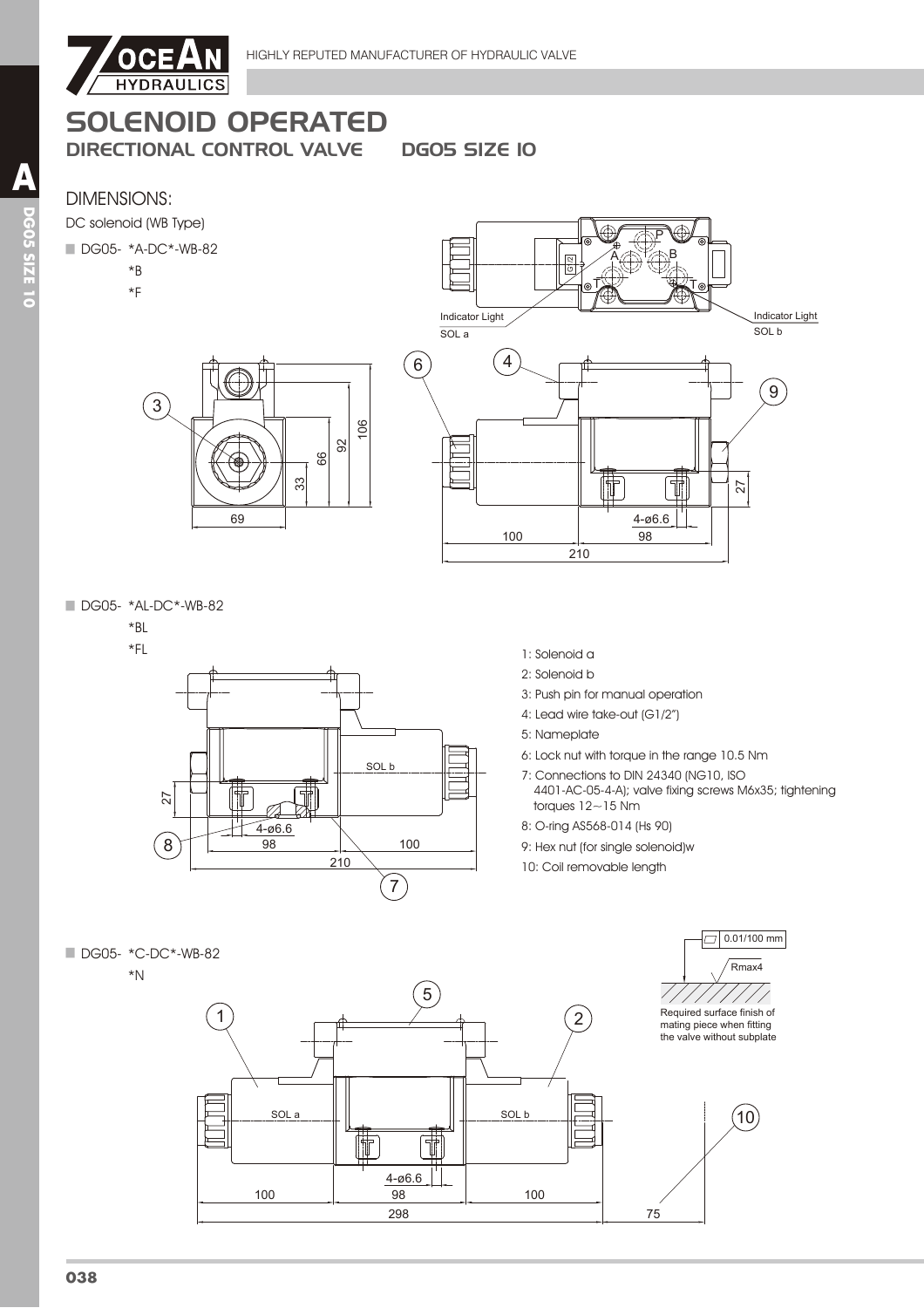## SUBPLATE DIMENSIONS:

Bottom Connection



| Model       | С                        | D           | M  | Weight  | Model             | C                     |             | M  | Weight  |
|-------------|--------------------------|-------------|----|---------|-------------------|-----------------------|-------------|----|---------|
| DGSP-05-8   |                          | 1/2" Rc     | 32 | 2.1 kgs | <b>DGSP-05N-8</b> | $1/4" \sim 20$ UNC-2B | $1/2"$ NPT  | 32 | 2.1 kgs |
| DGSP-05-12  | M6x14 Deep (min)         | $3/4"$ Rc   | 38 | 2.4 kgs | DGSP-05N-12       | Thd. $x$ $1/2$ " Deep | $3/4"$ NPT  | 38 | 2.4 kgs |
| DGSP-05G-8  | <b>Full Thread Depth</b> | $1/2$ " BSP | 32 | 2.1 kgs | DGSP-05S-8        | Full                  | $1/2$ " SAF | 32 | 2.1 kgs |
| DGSP-05G-12 |                          | 3/4" BSP    | 38 | 2.4 kgs | DGSP-05S-12       | <b>Thread Depth</b>   | 3/4" SAE    | 38 | 2.4 kgs |

#### Side Connection

#### DGSP-05\*-\*E



| Model              |                          |                 | M   | R | Weiaht     | Model              | CC                      |                           | M | R. | Weight     |
|--------------------|--------------------------|-----------------|-----|---|------------|--------------------|-------------------------|---------------------------|---|----|------------|
| <b>DGSP-05-8E</b>  |                          | $1/2$ " Rc $32$ |     |   | 16 2.1 kgs | DGSP-05N-8E        | $1/4$ " $\sim$ 20UNC-2B | $1/2$ " NPT 32 16 2.1 kgs |   |    |            |
| DGSP-05-12E        | M6x14 Deep (min)         | $3/4$ " Rc $38$ |     |   | 18 2.4 kgs | DGSP-05N-12E       | Thd. $x$ $1/2$ " Deep   | $3/4"$ NPT $38$           |   |    | 18 2.4 kgs |
| <b>DGSP-05G-8E</b> | <b>Full Thread Depth</b> | $1/2$ " BSP 32  |     |   | 16 2.1 kas | <b>DGSP-05S-8E</b> | Full                    | $1/2$ " SAE 32            |   |    | 16 2.1 kgs |
| DGSP-05G-12E       |                          | $3/4$ " BSP     | -38 |   | 18 2.4 kgs | DGSP-05S-12E       | <b>Thread Depth</b>     | 3/4" SAE 38               |   |    | 18 2.4 kgs |